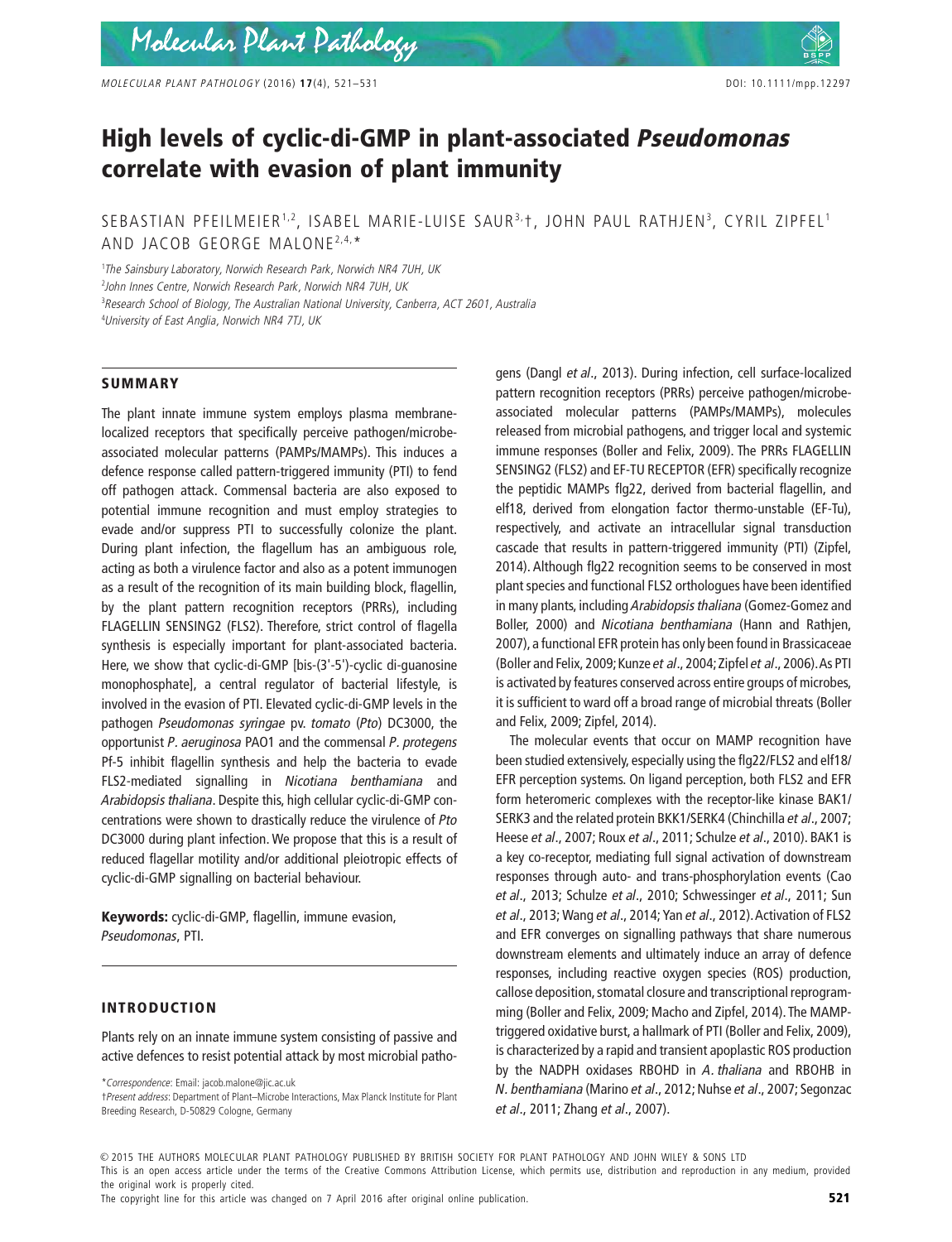Plants are continuously exposed to a highly complex microbial community that contains not only pathogens, but also many commensal and beneficial species. Indeed, the microbiomes of the phyllosphere and rhizosphere play critical roles in the adaptation of a plant to its environment (Berendsen *et al*., 2012; Guttman *et al*., 2014). Flagellin and EF-Tu (with the immunogenic epitopes flg22 and elf18, respectively) are typical MAMPs. They are widespread among many bacterial species, abundant and highly conserved, fulfilling important bacterial functions (Pel and Pieterse, 2013). Although the PRRs for flg22 and elf18 ensure the reliable recognition of diverse bacterial pathogens, the universal nature of these MAMPs means that beneficial and commensal microbes are also potentially exposed to immune recognition (van Loon, 2007; Van Wees *et al*., 2008; Zamioudis and Pieterse, 2012). Indeed, some symbiotic bacteria, such as *Rhizobium*, have evolved to evade flg22 recognition (Felix *et al*., 1999).

*Pseudomonas* is an important genus of plant-associated bacteria that contains both phytopathogenic and commensal species. *Pseudomonas syringae* pv. *tomato* (*Pto*) DC3000 is a foliar, hemibiotrophic plant pathogen that causes bacterial speck disease on tomato and *A. thaliana* (Xin and He, 2013). Primary infection sites are natural openings and wounds, through which bacteria migrate into the apoplast before multiplying rapidly, leading to chlorosis and necrosis of plant tissue (Xin and He, 2013). *Pseudomonas aeruginosa* is an opportunistic pathogen that infects immune compromised humans and can also colonize and infect plants, although this ability is limited to specific hosts (Starkey and Rahme, 2009). Attachment, colonization and proliferation of *P. aeruginosa* in *A. thaliana* have been described as having similarities to the *Pto* DC3000 infection process (Plotnikova *et al*., 2000), although no specific plant virulence factor has been identified. *Pseudomonas aeruginosa* growth in the intercellular space leads to systemic infection and, ultimately, to severe soft-rot symptoms (Plotnikova *et al*., 2000). Conversely, *Pseudomonas protegens* Pf-5 is a soil bacterium that colonizes the rhizosphere and promotes plant growth by suppression of a wide variety of plant diseases over a broad host range (Loper *et al*., 2007). *Pseudomonas protegens* Pf-5 produces multiple secondary metabolites, including pyoluteorin and 2,4 diacetylphloroglucinol, that underpin its biocontrol capacities. In addition to the production of antibiotics, siderophore secretion and genetic features, such as broad catabolic pathways, an expanded array of efflux systems and numerous genes conferring tolerance to oxidative stress enable *P. protegens* Pf-5 to cope with environmental stress and microbial competition in the rhizosphere. Consistent with its commensal lifestyle, certain pathogenicity factors, such as the type-III secretion system (T3SS), are not present in the Pf-5 genome (Loper *et al*., 2007, 2012). Like many Gram-negative bacteria, these three plantassociated *Pseudomonas* spp. have polar flagella that confer

directed mobility and enable both the spatial colonization of plant surfaces and migration into the apoplast (Jackson, 2009).

The bacterial second messenger cyclic-di-GMP (cdG) is a key regulator of flagella expression and function in *Pseudomonas* (Hickman and Harwood, 2008). In general, cdG controls processes involved in the switch between single-celled motile and communal sessile lifestyles in many bacterial species (Hengge, 2009). *Pseudomonas* and other bacteria integrate environmental cues and intracellular signals in cdG signalling pathways, which regulate a diverse range of behaviours, including motility (Dasgupta *et al*., 2003), adhesion to surfaces (Newell *et al*., 2011), biofilm formation (Hickman *et al*., 2005) and virulence (Kulasakara *et al*., 2006). The level of intracellular cdG is coordinated by the opposing enzymatic activities of multiple diguanylate cyclases (DGCs) and phosphodiesterases (PDEs) (Hengge, 2009). In *P. aeruginosa*, flagella-driven motility and exopolysaccharide (EPS) production are reciprocally controlled by several cdG-dependent systems (Dasgupta *et al*., 2003; Lee *et al*., 2007), with the cdG-binding transcription factor FleQ playing a central role. FleQ is a  $\sigma^{54}$ dependent master regulator that controls the expression of genes, including the *fleSR* two-component system, flagella export apparatus loci and genes involved in the initiation of flagella basal body assembly (Dasgupta *et al*., 2003; Robleto *et al*., 2003). When cdG levels are low, FleQ inhibits EPS production by the repression of *pel* and *psl* EPS-operon transcription, but is required for the transcription of multiple flagellar genes. Correspondingly, on binding of cdG, FleQ both releases EPS biosynthetic gene repression and abolishes flagella gene transcription, enabling the switch from motility to EPS production and biofilm formation (Baraquet and Harwood, 2013; Hickman and Harwood, 2008). Homologues of FleQ are present in most *Pseudomonas* spp., including *P. syringae* and *P. protegens* (Winsor *et al*., 2011).

Here, we investigate the impact of increased intracellular cdG levels in different *Pseudomonas* spp. on plant immune responses. Bacterial extracts from the opportunistic *P. aeruginosa* PAO1, the commensal *P. protegens* Pf-5 and the pathogenic *Pto* DC3000 were assessed for their ability to elicit plant defence responses by measuring ROS production in *A. thaliana* and *N. benthamiana* leaves. Overexpression of the constitutively active DGC *wspR19* (Goymer *et al*., 2006) increased cdG levels in the extracts of all three *Pseudomonas* spp., leading to a strongly suppressed ROS response in each case. This effect was almost entirely dependent on reduced signalling through the FLS2 receptor, a finding consistent with greatly reduced flagellin (FliC) levels seen on cdG overproduction in each case. However, although increased cdG levels led to reduced *fliC* expression and contributed to the evasion of FLS2-mediated immunity, *A. thaliana* infection by *Pto* DC3000 was severely compromised on DGC overexpression.We show that high cdG levels in plant-associated *Pseudomonas* spp. suppress flagellin expression, which correlates with evasion of the FLS2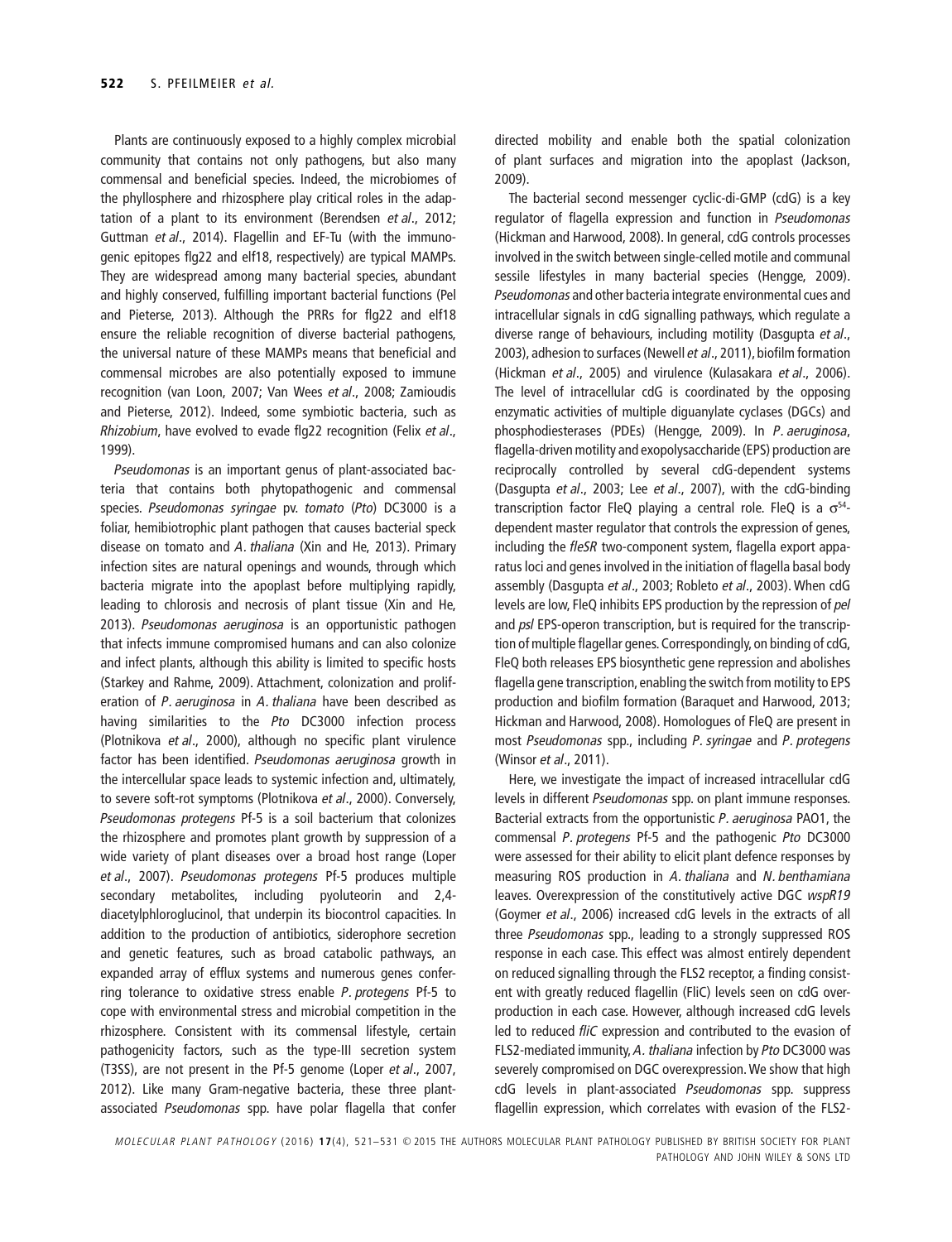mediated immune response. However, any advantage this might confer during plant infection is overwhelmed by the pleiotropic effects of cdG on other virulence-associated phenotypes.

# **RESULTS**

# **Increased** *Pseudomonas* **cdG levels lead to a suppressed ROS response in** *N. benthamiana* **and** *A. thaliana*

In order to examine the effect of increased cdG levels on the induction of plant immune responses by *Pseudomonas* spp., we first produced a broad-host-range expression vector for a constitutively active allele of the DGC *wspR* (pBBR2/5-*wspR19*), and transformed the three species included in this study (*Pto* DC3000, *P. protegens* Pf-5 and *P. aeruginosa* PAO1). In agreement with previous findings (Goymer *et al*., 2006), *wspR19* expression resulted in aggregative, wrinkled colony morphologies, enhanced Congo Red dye binding, which indicates the production of polysaccharides, such as cellulose, and reduced motility (Fig. S1, see Supporting Information). Overexpression of DGC genes *in trans* leads to the intracellular accumulation of cdG in various bacterial species (Hengge, 2009). Accordingly, the expression of *wspR19* led to increased cdG levels in all three *Pseudomonas* spp., as determined by liquid chromatography-tandem mass spectrometry (LC-MS/MS) analysis (Table 1). The cdG levels measured for the wild-type (WT) containing the empty vector and for the DGCoverexpressing strains (*wspR19*) of *P. protegens* Pf-5 and *P. aeruginosa* PAO1 were comparable with the levels described previously for PAO1 (Malone *et al*., 2010). Interestingly, *wspR19* expression increased cdG concentration to a much lesser extent in *Pto* DC3000 compared with the increases seen in *P. protegens* Pf-5 and *P. aeruginosa* PAO1.

Next, we investigated the effect of high cdG levels in *Pseudomonas* on the induction of PTI in different plants by measuring the ROS burst on the application of bacterial extracts. The extracts of *Pto* DC3000 and *P. protegens* Pf-5 overexpressing the DGC *wspR19* triggered a reduced ROS burst in both *A. thaliana* and *N. benthamiana* compared with WT extracts (Fig. 1A,B,D,E), whereas extracts of *P. aeruginosa* PAO1 expressing *wspR19* only caused a reduced ROS in *N. benthamiana* (Fig. 1E), but not *A. thaliana* (Fig. 1C). To test whether the cdG molecule itself is responsible for the suppression of ROS responses, we added chemically synthesized cdG to the *Pto* DC3000 bacterial extract. No difference in the *A. thaliana* ROS response was seen compared with the *Pto* DC3000 WT extract alone. Likewise, we saw no ROS response on addition of 1 μM cdG alone (Fig. 1D). Bacterial extract from a previously characterized *P. aeruginosa* PAO1 mutant with increased intracellular cdG levels, Δ*yfiR* (Malone *et al*., 2010), triggered a similarly reduced ROS response to the PAO1 *wspR19-*overexpressing strain (Fig. 1E). Thus, we conclude that the intracellular activity of cdG in the bacterium leads to loss of ROS production triggered by the tested bacterial extracts in *N. benthamiana*, and in *A. thaliana* for *Pto* DC3000 and Pf-5 extracts.

# **FLS2-mediated ROS is specifically reduced by** *wspR19* **expression**

The ROS burst can be initiated by the activation of several different PRRs (Macho and Zipfel, 2014). As the bacterial extracts used in our experiments are made from whole-cell lysates, they may contain numerous different MAMPs. Consequently, we tested whether the suppressed ROS bursts seen for the *wspR19* extracts depend on one or more specific plant receptors.

To identify the major eliciting agents in our bacterial extracts, we characterized the ROS response produced by *Pseudomonas* WT extracts on a series of different *A. thaliana* PRR knock-out mutants. The ROS response of *efr*, *cerk1-2* and *lym3-1* plants (CERK1 and LYM3 are involved in bacterial peptidoglycan perception; Willmann *et al*., 2011) to all tested extracts was comparable with that of Col-0 (Fig. 2). Conversely, total ROS accumulation was drastically reduced in *fls2* and even more so in *efr fls2* and *bak1-5 bkk1* plant lines (relative to Col-0) after application of WT extracts from *Pto* DC3000 and *P. protegens* Pf-5 (Fig. 2A,B). This suggests that the ROS signal is mainly triggered by flagellin and, to a lesser extent, by EF-Tu for these two extracts. WT *P. aeruginosa* PAO1 extract triggered equally high ROS production in Col-0, *efr* and *fls2* plants, whereas the ROS response was strongly diminished in *efr fls2* and *bak1-5 bkk1* (Fig. 2C). Previous work has shown that

| Species                                |        | [cyclic-di-GMP] (pmol/mg<br>of bacterial protein) |            |
|----------------------------------------|--------|---------------------------------------------------|------------|
| Pseudomonas syringae pv. tomato DC3000 | WT     | 1.97                                              | ±1.66      |
|                                        | wspR19 | 32.85**                                           | ±3.12      |
| Pseudomonas protegens Pf-5             | WT     | 1.70                                              | ±0.06      |
|                                        | wspR19 | $206.02***$                                       | $\pm$ 5.67 |
| Pseudomonas aeruginosa PAO1            | WT     | 2.45                                              | $\pm 0.67$ |
|                                        | wspR19 | $773.49***$                                       | ±13.32     |

Data represent the means of two biological replicates with ' $\pm$ ' representing the standard error ( $n = 2$ ). Asterisks indicate statistical significance (\*\**P* < 0.01; \*\*\**P* < 0.001) between wild-type (WT) and *wspR19* extracts based on an unpaired Mann–Whitney test.

PATHOLOGY (2016) **17**(4), 521–531  $\odot$ 2015 THE AUTHORS MOLECULAR PLANT PATHOLOGY PUBLISHED BY BRITISH SOCIETY FOR PLANT PATHOLOGY AND JOHN WILEY & SONS LTD MOLECULAR PLANT

#### **Table 1** Expression of *wspR19* in *Pseudomonas* elevates cellular cyclic-di-GMP concentrations.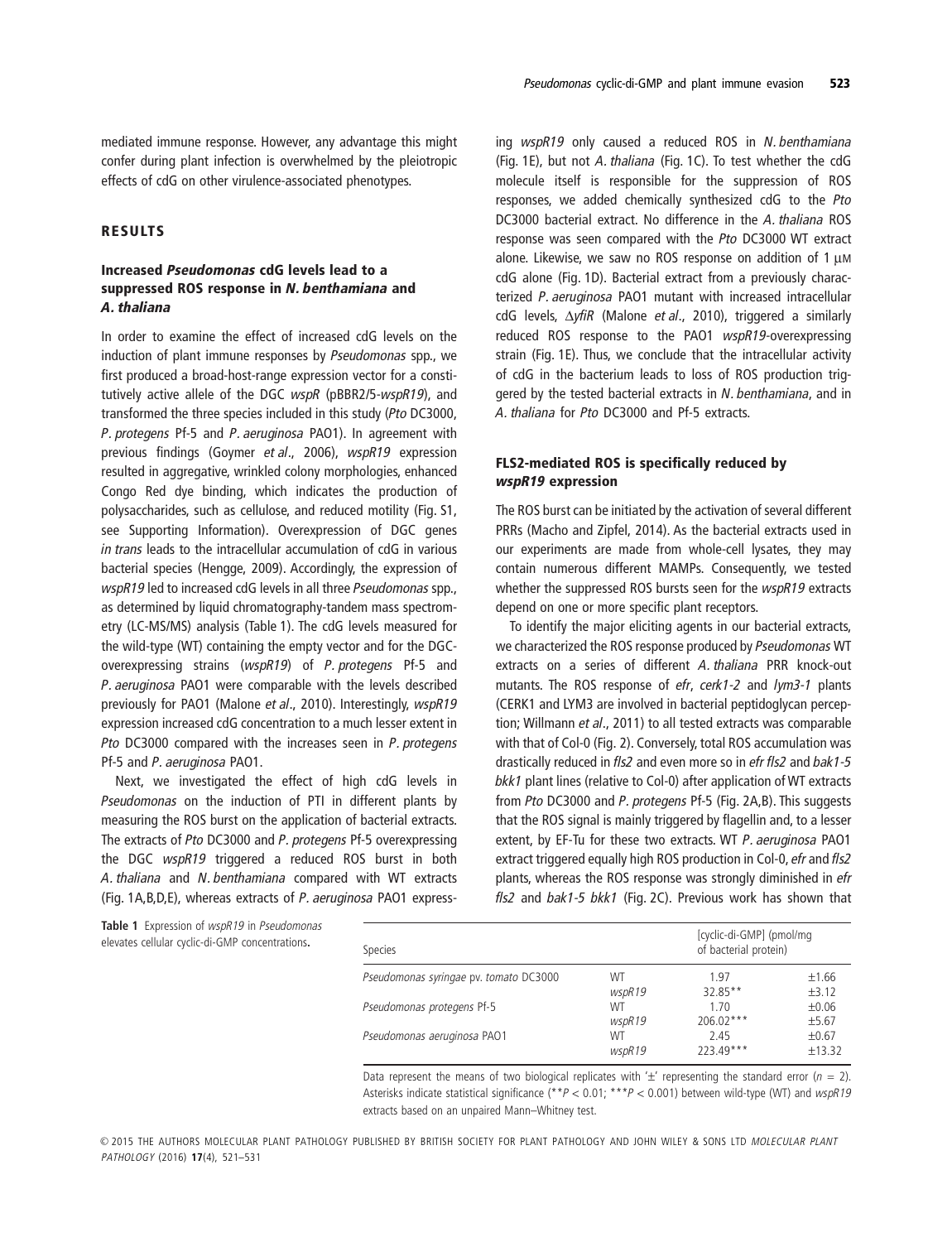

**Fig. 1** Extracts from *Pseudomonas* bacteria with high cyclic-di-GMP levels trigger reduced reactive oxygen species (ROS) burst. Total ROS accumulation in *Arabidopsis thaliana* (A–C) and *Nicotiana benthamiana* (D, E) leaf discs after treatment with *Pseudomonas* extracts, expressed as relative light units (RLU) over 60 min. Leaf discs were treated with extracts from *Pseudomonas syringae* pv. *tomato* (*Pto*) DC3000 (A, D), *P. protegens* Pf-5 (B, E) or *P. aeruginosa* PAO1 (C, E) carrying empty *pBBR2* vector (WT), *pBBR-wspR19* (*wspR19*), PAO1 Δ*yfiR* or 1 μM purified cdG. Values are means ± standard error (*n* = 8). Asterisks indicate statistically significant difference (\**P* < 0.05; \*\*\**P* < 0.001) between treatment of wild-type extracts and other samples based on a two-tailed Mann–Whitney test.

flg22- or elf18-triggered ROS production is drastically reduced in *bak1-5 bkk1* because of the role of BAK1 and BKK1 as co-receptors for FLS2 and EFR (Chinchilla *et al*., 2007; Heese *et al*., 2007; Roux *et al*., 2011; Sun *et al*., 2013). Furthermore, the signal transduction pathways of both receptors converge into the same signalling pathway, which means that the intensity of FLS2 and EFR activation is not additive and both elicitors can compensate for each other (Macho and Zipfel, 2014). Our results suggest that, under the culture conditions used here, the main elicitor in *Pto* DC3000 and *P. protegens* Pf-5 extracts is flagellin, whereas, in the *P. aeruginosa* PAO1 extract, flagellin and EF-Tu are equally strong elicitors.

Next, we repeated the ROS burst experiments for the *A. thaliana* PRR knock-out mutants with extracts from *wspR19*-overexpressing strains. Overexpression of *wspR19* in *Pto* DC3000 and *P. protegens* Pf-5 suppresses the ROS burst elicited by their extracts in *A. thaliana* Col-0 and the *efr* knock-out mutant (Fig. 3A,B). Because the major elicitor of ROS production in the extracts of these two species is probably flagellin (Fig. 2A,B), this suggests that suppression of the ROS response by *wspR19* expression is a result of decreased flagellin perception by FLS2. Extracts from a *Pto* DC3000 Δ*fliC* strain were tested as a control. *Pto* DC3000 *wspR19* extracts induced slightly higher ROS production in Col-0 and *efr* plants compared with extracts from the Δ*fliC* strain, but ROS was equally low in *fls2* and *efr fls2* (Fig. 3A).The slightly higher ROS production for *wspR19* extracts in plants containing the functional FLS2 receptor is probably the consequence of residual flagellin levels in these strains. *Pseudomonas aeruginosa* PAO1 *wspR19*-expressing

extracts induced equally strong ROS production in Col-0 and *fls2*, whereas the ROS response was reduced in *efr* plants, in which ROS production mainly derives from activation of the FLS2 pathway (Fig. 3C). The perception of flagellin and EF-Tu by FLS2 and EFR, respectively, has been extensively studied in *A. thaliana* (Boller and Felix, 2009); there is no current evidence for other *A. thaliana* receptors recognizing flagellin or EF-Tu, nor for the existence of additional FLS2 or EFR ligands.As the presence of either flagellin or EF-Tu in the PAO1 extracts seems to be sufficient to trigger the full ROS response in the plant (Fig. 2C), ROS production is only reduced if elements of both recognition systems are simultaneously absent. Thus, the reduction in ROS production on *wspR19* expression in *P. aeruginosa* PAO1 also appears to be FLS2 dependent.

To examine whether the effect of *wspR19* expression on ROS accumulation also depends on FLS2 in *N. benthamiana*, we silenced *NbFls2* using virus-induced gene silencing. *NbFls2* silencing was confirmed by abolished ROS production on application of 10 nM flg22 peptide (Fig. 3D). ROS accumulation on treatment with WT extracts from all three *Pseudomonas* spp. was strongly reduced in *NbFls2*-silenced plants (*TRV*:*NbFls2*) compared with mock-silenced control plants (*TRV*:*GFP*) (Fig. 3D– F), indicating that, within the bacterial extracts, flagellin is the major elicitor of the ROS burst in *N. benthamiana*. *Nicotiana benthamiana* is unable to perceive EF-Tu, as it lacks a functional EFR homologue (Zipfel *et al*., 2006). The suppressive effect of *wspR19* expression is dependent on FLS2, as there was no significant difference in the ROS signal between *TRV*:*NbFls2* and *TRV*:*GFP* plants when the *wspR19*-expressing extracts were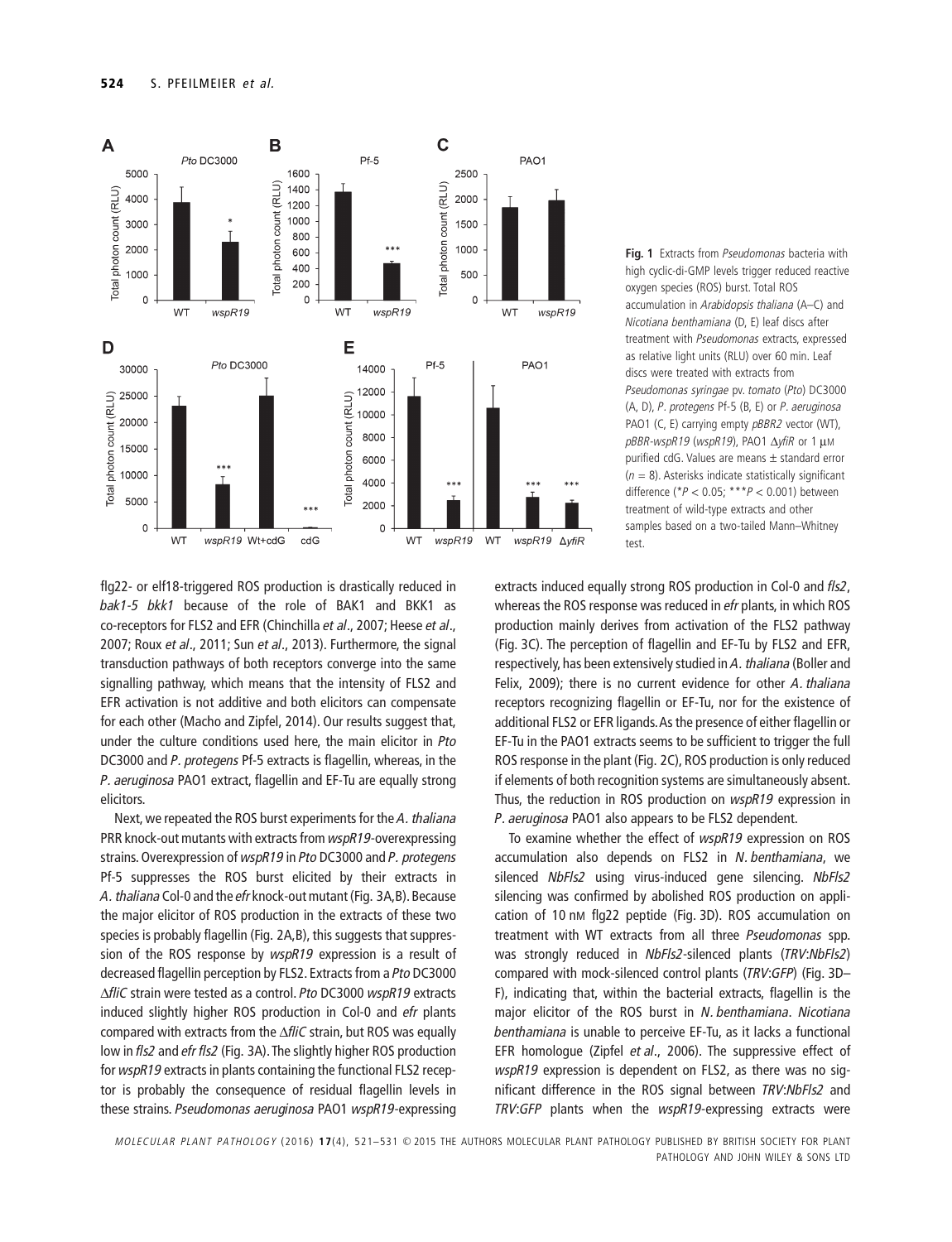

**Fig. 2** Flagellin and elongation factor thermo-unstable (EF-Tu) in *Pseudomonas* extracts are the main elicitors of reactive oxygen species (ROS) production in *Arabidopsis*. Total ROS accumulation was measured in *Arabidopsis* genotypes Col-0, *efr*, *fls2*, *efr fls2*, *bak1-5 bkk1*, *cerk1-2* and *lym3-1* (A–C). The ROS burst was induced by extracts from *Pseudomonas syringae* pv. *tomato* (*Pto*) DC3000 (A), *P. protegens* Pf-5 (B) or *P. aeruginosa* PAO1 (C). Values are means  $\pm$  standard error ( $n = 8$ ). Asterisks indicate statistically significant difference (\*\*\**P* < 0.001) between the treatment of wild-type extracts and other samples based on a two-tailed Mann–Whitney test. RLU, relative light units.

# **Expression of** *wspR19* **leads to impaired accumulation of flagellin**

Our data from the ROS assays in *A. thaliana* and *N. benthamiana* indicated that *wspR19* expression in the three tested *Pseudomonas* spp. affected the amount of the MAMP flagellin in the extracts, thus reducing the FLS2-induced ROS burst relative to WT. We tested the accumulation of flagellin in the bacterial extracts by Western blot analysis using a commercial anti-FliC antibody. Flagellin accumulation was drastically reduced in *Pto* DC3000 and *P. protegens* Pf-5 (Fig. 4A,B) and undetectable in *P. aeruginosa* PAO1 (Fig. 4C) on *wspR19* expression compared with the respective WT extracts. Studies in *P. aeruginosa* have shown that cdG negatively affects the expression of flagella genes by binding to FleQ, a master regulator of flagella gene transcription (Baraquet and Harwood, 2013; Dasgupta *et al*., 2003; Hickman and Harwood, 2008). This would explain the reduced accumulation of flagellin in the *wspR19-*expressing extracts compared with WT strains, and the correspondingly weaker ROS response as a result of reduced FLS2 activation (Fig. S2, see Supporting Information).

To examine whether the down-regulation of flagella synthesis through the elevation of cdG levels is a strategy adopted by *Pto* DC3000 on plant colonization, we attempted to extract and measure cdG from *Pto* DC3000 growing *in planta*. Unfortunately, despite our best efforts and the examination of large amounts of infected plant tissue, we were unable to reliably quantify *in planta* cdG levels. Although this remains a highly interesting question, it appears that *in planta* cdG measurements are currently beyond the limit of our technical capabilities.

# **Virulence of** *Pto* **DC3000 during infection is drastically reduced by** *wspR19* **expression**

As FLS2-mediated flg22 perception impedes the success of bacterial infection (Forsyth *et al*., 2010; Hann and Rathjen, 2007; Zeng and He, 2010; Zipfel *et al*., 2004), we tested the effect of *wspR19* expression on the virulence of *Pto* DC3000 during the infection of *A. thaliana* plants. The growth of *Pto* DC3000 *wspR19* was drastically reduced after spray infection of *A. thaliana* Col-0 (Fig. 5). This suggests that high intracellular cdG levels exert a strong negative effect on *Pto* DC3000 virulence, which, in turn, cancels out any benefit from the evasion of FLS2-triggered immunity. FLS2-induced defences against the virulent *Pto* DC3000 may only be effective when the flagellin-triggered immune responses are activated in the early stages of the colonization process (Zipfel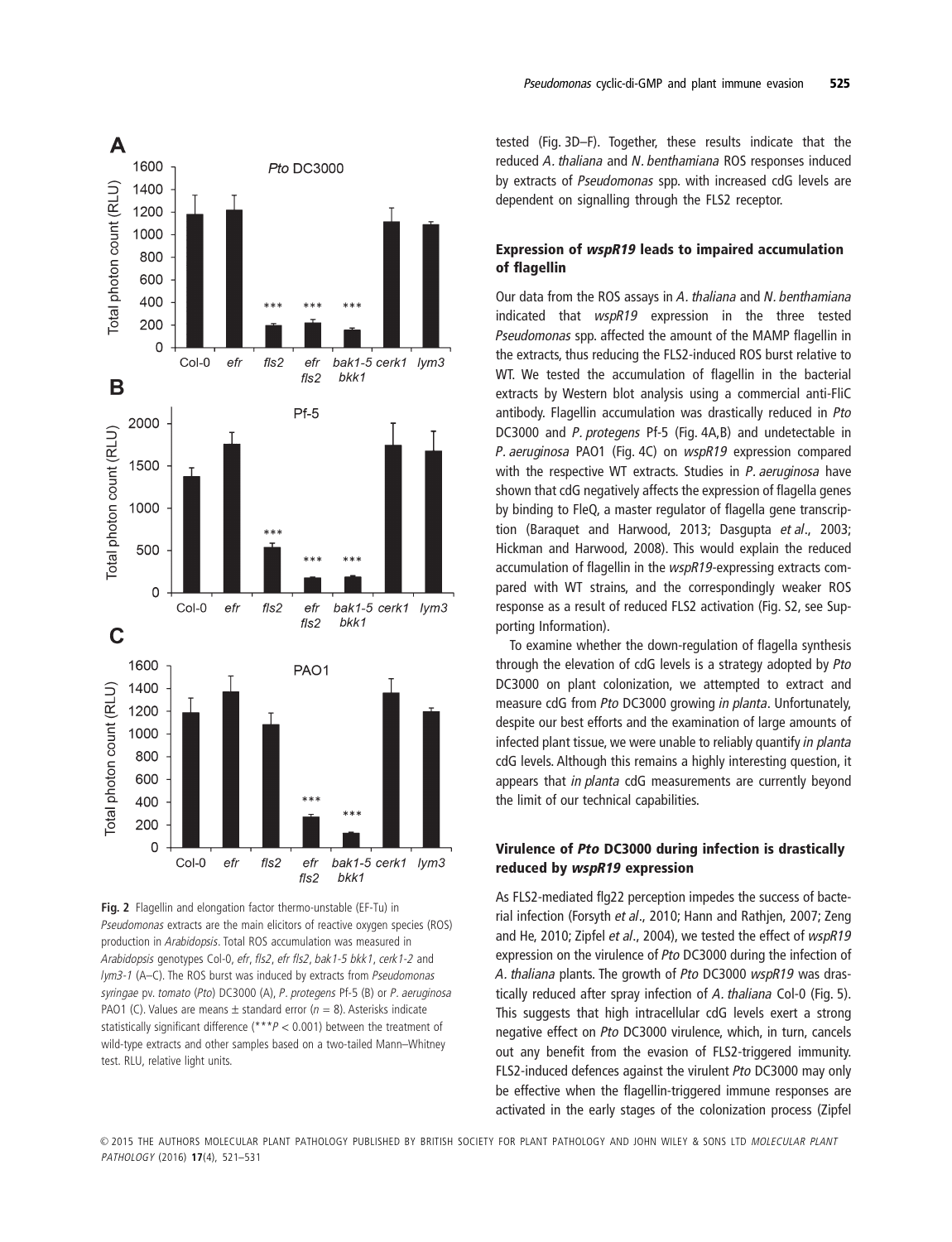

**Fig. 4** High cyclic-di-GMP levels suppress FliC accumulation in *Pseudomonas*. Extracts from *Pseudomonas syringae* pv. *tomato* (*Pto*) DC3000 (A), *P. protegens* Pf-5 (B) and *P. aeruginosa* PAO1 (C) carrying the empty *pBBR2* vector (WT) or *pBBR-wspR19* (*wspR19*) and *Pto* DC3000 Δ*fliC* were analysed by Western blot using α-flagellin antibody. Membranes were stained with Coomassie Brilliant Blue (CBB) as loading controls. **Fig. 5** *wspR19* expression reduces the virulence of *Pseudomonas syringae*

*et al*., 2004). In order to dissect the different effects of *wspR19* overexpression on plant infection, we syringe infiltrated *Pto* DC3000 WT and the *wspR19*-expressing strains directly into the apoplast, bypassing the critical initial colonization steps. Interestingly, the *Pto* DC3000 and *wspR19*-overexpressing strains were equally virulent after infection by infiltration (Fig. 5), suggesting **Fig. 3** Reduced reactive oxygen species (ROS) burst triggered by *Pseudomonas* extracts with high cyclic-di-GMP is FLAGELLIN SENSING2 (FLS2) dependent. Total ROS accumulation was measured in *Arabidopsis thaliana* genotypes Col-0, *efr*, *fls2*, *efr fls2*, *bak1-5 bkk1* (A–C) and *NbFls2*-silenced (*TRV*:*NbFls2*) or control silenced (*TRV*:*GFP*) *Nicotiana benthamiana* plants (D–F). The ROS burst was induced by extracts from *Pseudomonas syringae* pv. *tomato* (*Pto*) DC3000 (A, D), *P. protegens* Pf-5 (B, E) or *P. aeruginosa* PAO1 (C, F) expressing *wspR19* and their respective control strains carrying empty *pBBR2* vector (WT) or *Pto* DC3000 Δ*fliC*. Values are means  $\pm$  standard error ( $n = 8$ ). Asterisks indicate statistically significant difference (\**P* < 0.05; \*\**P* < 0.01; \*\*\**P* < 0.001) between *A. thaliana* Col-0 and other transgenic or mutant lines, or between *N. benthamiana* control plants and *NbFls2*-silenced plants, based on a two-tailed Mann–Whitney test. RLU, relative light units.



pv. *tomato* (*Pto*) DC3000 during plant infection after spray inoculation, but not after infiltration. Growth of *Pto* DC3000 carrying empty *pBBR2* vector (WT) or *pBBR-wspR19* (*wspR19*) at 2 days post-infection of *Arabidopsis thaliana* Col-0 plants. Bacteria were either sprayed onto [inoculum 2.5 × 10<sup>7</sup> colony-forming units (cfu)/mL] or syringe infiltrated into (inoculum 10<sup>5</sup> cfu/mL) the plant. Values are means  $\pm$  standard error ( $n = 4$ ). Significant differences (\**P* < 0.05) based on two-tailed Mann–Whitney test.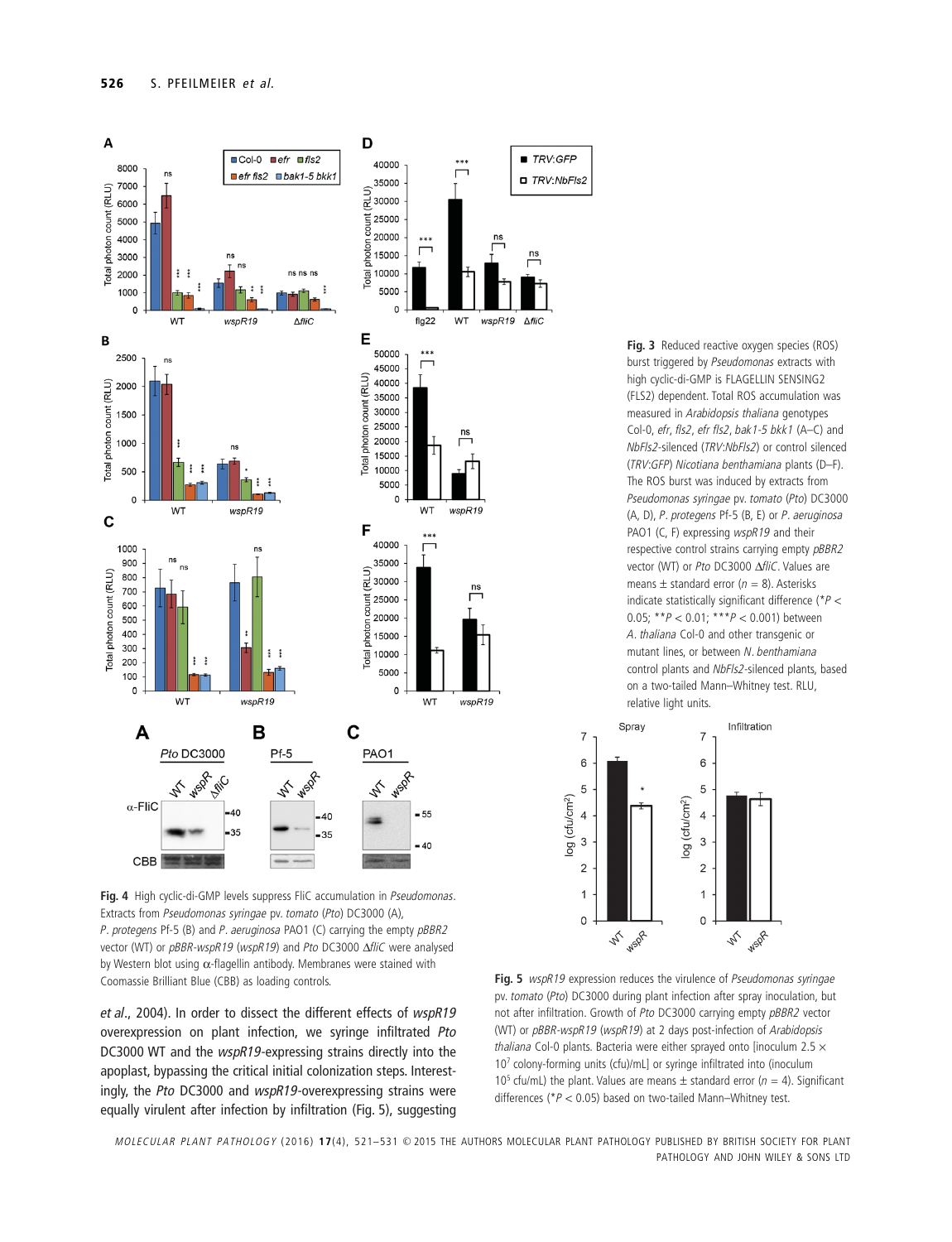that the infectious disadvantage arising from increased cdG levels is associated exclusively with the initial stages of plant colonization and migration into the apoplast. We also tested the effect of high cdG levels on the virulence of *P. aeruginosa* PAO1 during infection of *A. thaliana*. However, *P. aeruginosa* PAO1 did not proliferate or induce any disease symptoms in the *A. thaliana* ecotypes Col-0,Wassilewskija (Ws-0) or Llagostera (Ll-0) (data not shown). Previously, plant infections with *P. aeruginosa* have been described for strain PA14, which contains additional pathogenicity islands that might determine its virulence in *A. thaliana* (Plotnikova *et al*., 2000).

## **DISCUSSION**

Plants sense and respond to the presence of pathogenic microbes by the recognition of MAMPs, ubiquitous microbeassociated molecules, using plasma membrane-localized PRRs. MAMP perception triggers an intracellular signal transduction cascade and a subsequent defence response (Boller and Felix, 2009). Flagellin, the central structural unit of the flagellum filament, is a strong immunogen that elicits PTI in plants (Boller and Felix, 2009). Our experiments, measuring ROS production in *A. thaliana* and *N. benthamiana* leaves after application of whole-cell extracts, revealed that flagellin from *Pto* DC3000, *P. protegens* Pf-5 and *P. aeruginosa* PAO1 contributes substantially to the induction of this early plant immune response.

The flagellum is an important bacterial organelle, enabling the bacterium to sense and explore its environment, and contributing to the initial attachment to surfaces (Rossez *et al*., 2015). Flagelladriven motility plays a critical role in both effective plant infection and commensal rhizosphere colonization. It facilitates colonization of plant surfaces, migration into the apoplast and movement through the soil towards the nutrient-rich environment of the plant root (Lugtenberg *et al*., 2001). The role of flagella during plant interactions is therefore somewhat ambiguous. Plantassociated bacteria must balance the requirement for flagelladriven motility in colonization and infection with the downside of potential immune recognition.

To successfully colonize and infect plants, both pathogenic and commensal bacteria need to evade recognition, or to suppress host immune responses. Bacteria have evolved a variety of mechanisms to evade flg22-triggered immunity (Rossez *et al*., 2015). One important strategy for evading plant immune recognition is the control of flagella synthesis. Bacteria can down-regulate or switch off flagella expression during infection when motility is unnecessary. Although the expression of flagella genes is controlled by a number of different signal inputs, the transcriptional regulator FleQ plays a central role in this process via cdG (Baraquet and Harwood, 2013; Hickman and Harwood, 2008), with FleQ inactivation by cdG binding leading to the downregulation of flagella gene expression in *Pseudomonas* spp.

(Baraquet and Harwood, 2013). Here, we suggest a direct link between cdG-regulated flagella synthesis and evasion of plant immunity. This relationship is widespread, and applies to commensal as well as specific and non-specific plant pathogens. Elevated cdG levels in *Pto* DC3000, *P. protegens* Pf-5 and *P. aeruginosa* PAO1 reduce extracellular flagellin levels, and thus help the bacteria to evade the FLS2-mediated immune response in *N. benthamiana* and *A*. *thaliana* plants. Reduced flagellin levels appear to explain most, if not all, of the ROS-suppressive effect of cdG overproduction, as little or no additional effect was observed on *wspR19* expression in either *fls2* or *efr fls2* plants. Although flagellin is a major elicitor in the bacterial extracts from all three *Pseudomonas* spp., EF-Tu appears to be a stronger elicitor in *P. aeruginosa* PAO1 extracts relative to *Pto* DC3000 and *P. protegens* Pf-5. MAMPs from different species generally vary in their eliciting potential (Clarke *et al*., 2013; Lacombe *et al*., 2010) as a result of allelic variation in the recognized epitope. The immunogenic elf18 sequences from *P. protegens* Pf-5 and *P. aeruginosa* PAO1 are identical, which suggests that the difference in their ability to trigger a ROS burst might be a result of post-translational modifications or protein abundance in the extract.

cdG regulates various phenotypic output pathways that define the bacterial lifestyle, and is consequently likely to play an important role in controlling the association of bacteria with plants. This relationship is indirect, and relates entirely to the control of bacterial phenotypes. In contrast with the mammalian innate immune system in which a specific immune receptor for cdG has been found (Burdette *et al*., 2011), no direct effect of cdG on plant immunity has been reported to our knowledge, and purified cdG did not affect plant ROS production in our experiments. Recently, researchers have started to examine the role of cdG signalling in the interactions of commensal and pathogenic *Pseudomonas* spp. with their host plants. The DGCs WspR and Rup4959 play important roles in effective wheat rhizosphere colonization by the commensal species *P. fluorescens* F113 and *P. putida* KT2440, respectively (Barahona *et al*., 2011; Matilla *et al*., 2011). In *P. syringae*, artificial elevation of cdG levels by overexpression of a DGC gene induces pleiotropic responses, including reduced motility, increased EPS production and enhanced biofilm formation, which together produce aberrant plant interaction phenotypes (Perez-Mendoza *et al*., 2014). More specifically, deletion of the putative PDE gene *bifA* results in both decreased motility and reduced virulence in *Pto* DC3000 (Aragon *et al*., 2015). Highlighting the relevance of cdG for bacterial virulence, the DGC Chp8 is part of the *hrp* regulon, a gene cluster containing the T3SS and expressed in response to plant signals in *Pto* DC3000 (Engl *et al*., 2014). Overexpression of Chp8 produces high cellular cdG levels, once again leading to EPS production and reduced flagella expression (Engl *et al*., 2014).

Overexpression of a DGC *in trans* drastically changed the global cdG concentration in all three bacterial species tested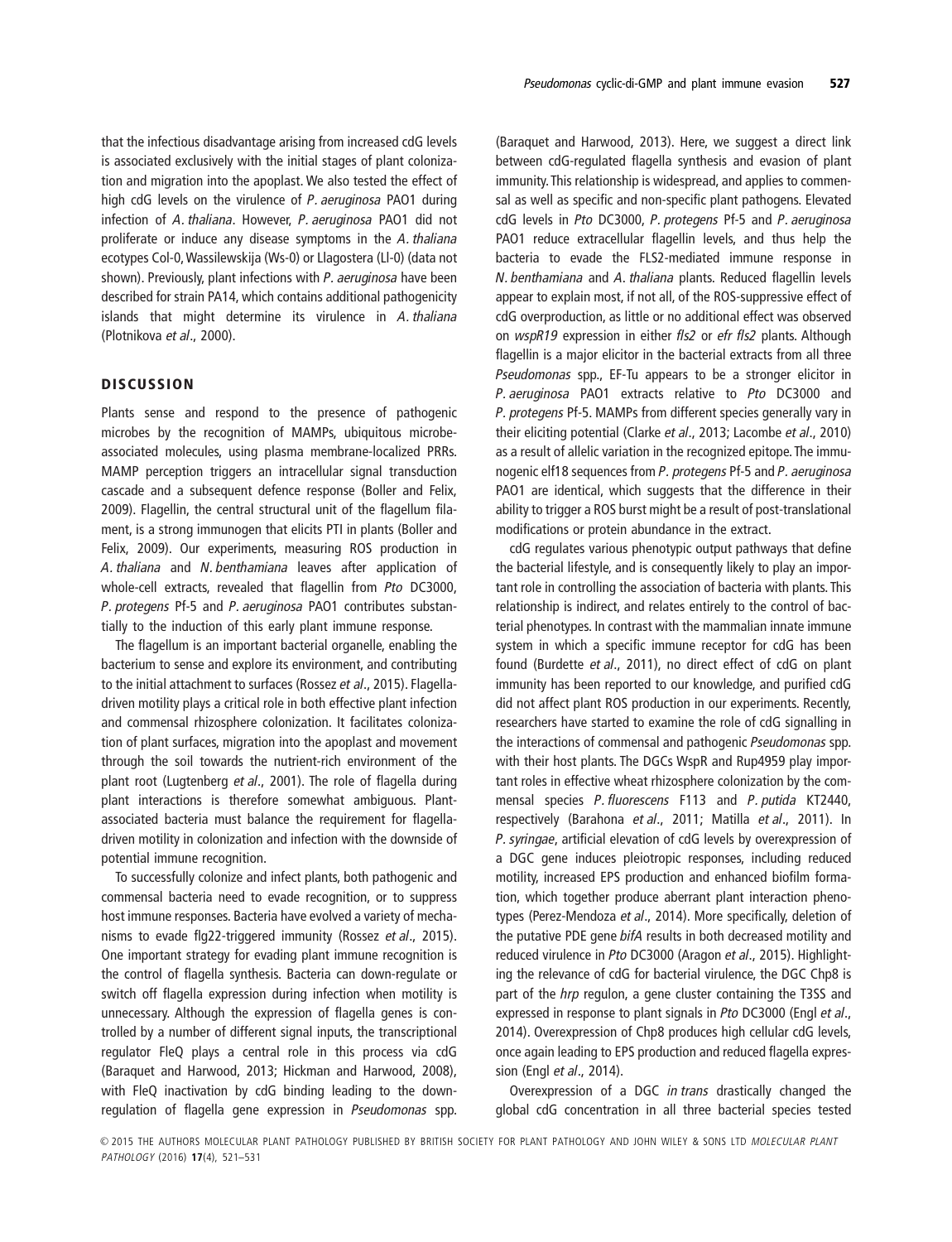here. In turn, increased cdG levels trigger significant changes in the various signalling networks controlled by this important second messenger (Hengge, 2009). This is borne out by the major shifts in colony morphology, polysaccharide production and motility seen for the *wspR19-*overexpressing strains. Despite these pleiotropic effects, our research shows that the suppressive effect of cdG on the plant immune response depends almost entirely on the reduced signal transduction through the FLS2 receptor, as a consequence of reduced flagellin production in the cdG-overproducing strains.

Although cdG overproduction enables bacteria to evade FLS2 mediated immunity, high levels of cdG actually lead to drastically reduced *Pto* DC3000 virulence during *A. thaliana* infection. We propose that the reduction in virulence on *wspR19* expression is largely a result of the loss of flagella-driven motility. Restriction of bacterial growth as a result of flagellin recognition in *A. thaliana* is highly effective against non-adapted pathogens (Forsyth *et al*., 2010; Li *et al*., 2005; de Torres *et al*., 2006; Zeng and He, 2010). Conversely, against adapted pathogens, such as *Pto* DC3000, FLS2-mediated immunity is only effective when the bacteria are detected in the early stages of infection (Hann and Rathjen, 2007; Zeng and He, 2010; Zipfel *et al*., 2004). During these initial infection steps, bacteria must trade off the evasion of FLS2-mediated immune responses with the loss of flagellar motility. It has been reported that the virulence of a *Pto* DC3000 Δ*fliC* mutant is compromised on spray infection in *A. thaliana* Col-0, but that the mutant grows as well as WT when the bacteria are syringe infiltrated into the apoplast (Clarke *et al*., 2013; Li *et al*., 2005). Likewise, in our experiments, overexpression of *wspR19* negatively affected bacterial growth only during spray infections, in which bacteria have to attach to the plant surface and migrate into the apoplast, but had no effect on virulence following leaf infiltration.

In addition to the loss of flagellar motility, other pleiotropic effects of cdG signalling may contribute to the compromised virulence of *Pto* DC3000 overexpressing *wspR19*. Thus, infiltration of bacteria directly into the apoplast might also bypass these virulence-associated cdG pathways. These include a reduction in pili-driven motility (Kazmierczak *et al*., 2006), interference with the correct deployment and function of the T3SS (Kulasakara *et al*., 2006), overproduction of EPS or other attachment factors in an inappropriate context (Gal *et al*., 2003) and as yet undefined effects on secondary metabolism and small molecule secretion (Malone *et al*., 2010). Clearly, the negative effects of high cdG levels are far less severe during an established infection, although whether the lifestyle transition from colonization and initial infection to apoplastic proliferation is accompanied by a significant increase in the intracellular level of cdG in *Pto* DC3000 remains to be determined. Here, we established a potential role for the bacterial second messenger cdG in plant immune evasion, and showed that this effect is mediated by a reduction in the levels of

the MAMP flagellin, and consequently a reduced FLS2-mediated host immune response. However, bacteria cannot simply overproduce cdG whenever they encounter host plants; the complex intracellular signalling networks controlled by cdG play important roles in mediating the initial stages of plant infection, and flagelladriven motility appears to be at least as important to infection as immune system evasion, at least until the infection is established.

# **EXPERIMENTAL PROCEDURES**

#### **Plants and growth conditions**

All plants were grown in soil in single pots in controlled environment rooms at 22 °C with a 10-h (*A. thaliana*) or 16-h (*N. benthamiana*) light period. The mutants and transgenic lines used in this study were produced in the background of the *A. thaliana* ecotype Columbia (Col-0) and have been described previously as follows: *efr-1* (Zipfel *et al*., 2006), *fls2c*(Zipfel *et al*., 2004), *efr fls2* (Zipfel *et al*., 2006), *bak1-5 bkk1-1* (Roux *et al*., 2011; Schwessinger *et al*., 2011), *lym3-1* (Willmann *et al*., 2011) and *cerk1-2* (Miya *et al*., 2007).

#### **Microbial strains and growth conditions**

*Pseudomonas syringae* pv. *tomato* (*Pto*) DC3000 was grown in King's medium B (KB) at 28 °C, Pf-5 in lysogenic broth (LB) at 28 °C and PAO1 in LB at 37 °C. *Pseudomonas* spp. were transformed by electroporation. The *wspR19* allele was obtained from *P. fluorescens* SBW25 *wspR* carrying a R129C mutation resulting in constitutive DGC activity (Goymer *et al*., 2006). *wspR19* was cloned into a broad-host-range pBBR-MCS2/5 (pBBR2/5) plasmid (Kovach *et al*., 1995) between the *Bam*HI and *Eco*RI sites. *Pto* DC3000 and Pf-5 were transformed with pBBR2*-wspR19* or pBBR2 empty vector and grown in medium supplemented with 25 μg/mL kanamycin. *Pseudomonas aeruginosa* PAO1 containing pBBR5-*wspR19* or the pBBR5 empty vector was grown in medium supplemented with 30 μg/mL gentamycin.

#### **Phenotypic tests**

Colony morphologies were examined for 5-μL spots of *Pseudomonas* overnight cultures, after overnight incubation at 28 °C on 1.3% agar minimal medium (M9 salts, 0.4% pyruvate) plates containing 0.004% Congo Red dye. Photographs were taken with a Leica M165 FC microscopy system (Leica, Wetzlar, Germany). To measure swimming motility, 0.3% KB agar plates containing the appropriate antibiotics were poured and allowed to set and dry for 1 h in a sterile flow chamber. Plates were inoculated with 2-μL spots of *Pseudomonas* overnight cultures, and incubated for 2 days at room temperature.

### **Preparation of bacterial extracts**

Bacteria were grown on KB or LB plates (1.3% agar) containing the appropriate antibiotics. *Pto* DC3000 and *P. protegens* Pf-5 were grown at 28 °C for 21 h and 18 h, respectively, and *P. aeruginosa* PAO1 at 37 °C for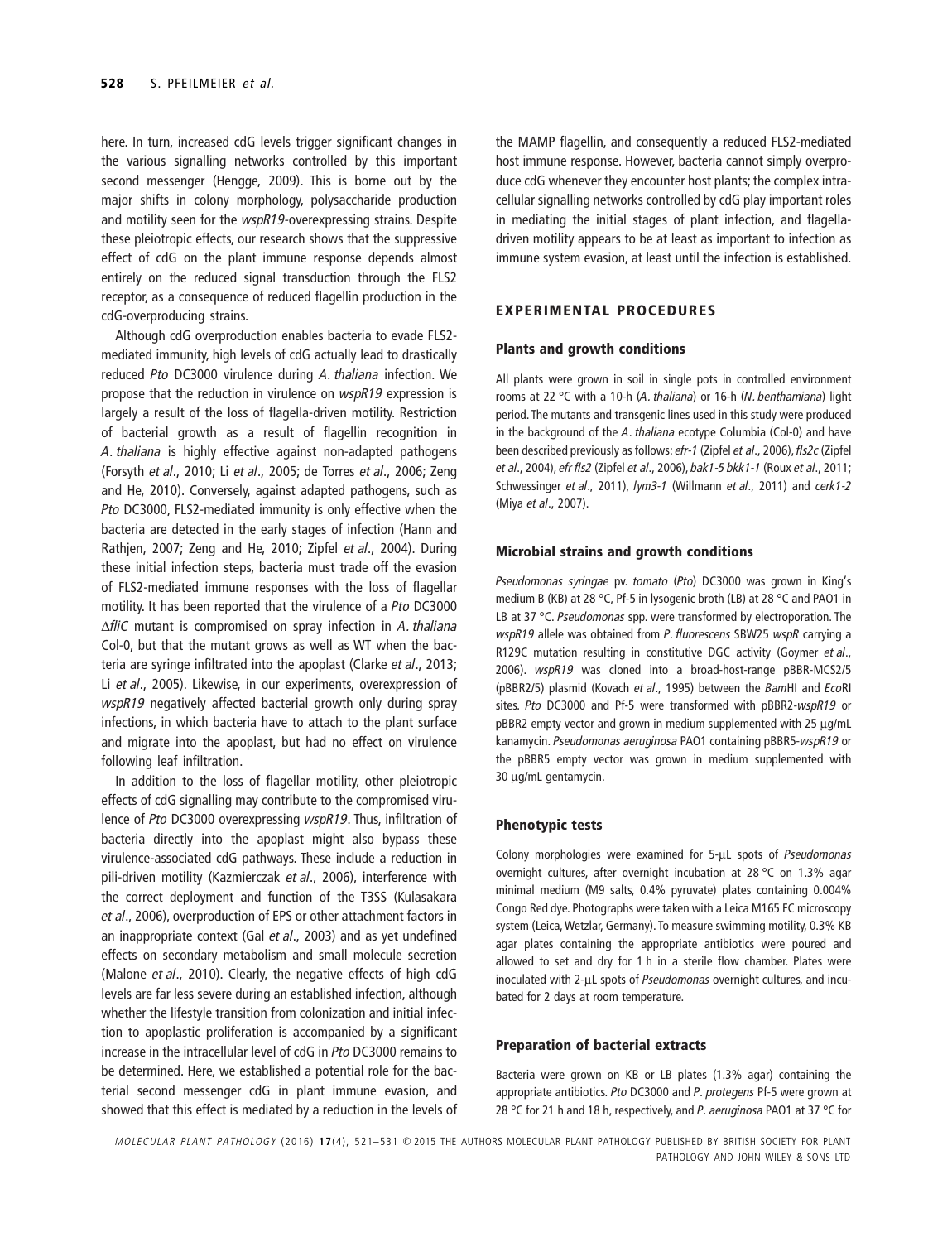## **Bacterial infections**

*Arabidopsis thaliana* Col-0 and *fls2* plants were grown for 4–5 weeks. *Pto* DC3000 cultures were grown overnight at 28 °C in liquid KB medium containing 25 μg/mL kanamycin to an optical density at 600 nm (OD $_{600}$ ) between 0.6 and 1.0. Bacteria were resuspended in 10 mm  $MqCl<sub>2</sub>$  and adjusted to  $OD_{600} = 0.0002$  [10<sup>5</sup> colony forming units (cfu)/mL] for syringe infiltration and to  $OD_{600} = 0.05$  (2.5 × 10<sup>7</sup> cfu/mL) for spray infection. Shortly before spraying, 0.02% Silwet L-77 (Lehle Seeds, Round Rock, TX, USA) was added to the suspension. Plants were sprayed until run-off and covered during the first day of infection. Four different plants per bacterial strain were infected and two leaf discs (7 mm in diameter) per plant were collected at 2 days post-infection in 10 mm  $MgCl<sub>2</sub>$  and homogenized using a drill-adapted pestle. Serial dilutions were plated on KB agar containing 25 μg/mL kanamycin and 25 μg/mL nystatin, and colonies were counted after 2 days of incubation at 28 °C. Equal inoculations with different bacterial strains were confirmed by serial dilution and colony counting of the initial infection suspensions.

#### **Quantification of cdG concentrations**

The extraction and quantification of cdG were performed using highperformance liquid chromatography-coupled tandem mass spectrometry (HPLC-MS/MS) analysis (Spangler *et al*., 2010). For cdG extraction, bacteria were grown on plates, as described for the production of bacterial cell extracts. Cells were scraped off and resuspended in 300 μL of ice-cold extraction solvent, a mixture of acetonitrile–methanol–water (40 : 40 : 20,  $v/v/v$ ), and incubated for 10 min at 4 °C to extract nucleotides. The cell suspension was heated to 95 °C for 10 min, cooled and centrifuged at 13 000 *g* for 5 min. The supernatant was stored and extraction of the resulting pellet was repeated twice with 200 μL of extraction solvent at 4 °C, omitting the heating step. The combined supernatants were evaporated until dryness at 40 °C in a miVac vacuum concentrator (Genevac, Ipswich, UK) and the dried residue was resuspended in 200 μL of water. The protein content was determined by dissolving the cell pellet in 200 μL of 0.1 M NaOH, and then heating for 15 min at 95 °C, before centrifugation and the measurement of protein concentration in the supernatant using a NanoDrop (Thermo Fisher Scientific, Waltham, MA, USA) at  $λ =$ 280 nm. Final cdG concentrations were expressed as pmoles per milligram of bacterial protein. Extractions were performed with two independent bacterial cultures as biological duplicates.

Nucleotide extracts were analysed by LC-MS using an Acquity UPLC System attached to a TQS tandem mass spectrometer (Waters, Milford, MA, USA). Separation was performed on a Kinetix XB-C18, 50-mm  $\times$ 2.1-mm, 2.6-μm column (Phenomenex, Torrance, CA, USA) using the following gradient of acetonitrile (solvent B) versus 0.1% formic acid in water (solvent A), run at 600 μL/min and 30 °C: 0 min, 1% B; 1 min, 1% B; 2.5 min, 25% B; 4 min, 70% B; 4.05 min, 1% B; 5.8 min, 1% B. The retention time for synthetic cdG was 1.21 min. Detection of cdG was by positive electrospray selected reaction monitoring (SRM) of the transition *m*/*z* 691/152 at a collision energy of 38 V and cone voltage of 50 V. The spray chamber conditions were as follows: capillary voltage, 1.8 kV; desolvation temperature, 600 °C; desolvation gas flow, 1000 L/h; cone gas flow, 150 L/h; nebulizer pressure, 7.0 bar. Quantification was by external standard calibration using standards from 10 to 5000 ng/mg.

#### **Measurement of ROS burst**

The generation of ROS was measured as described previously (Schwessinger *et al*., 2011). Eight leaf discs (diameter, 4 mm) per *A. thaliana* genotype or *N. benthamiana* plant were collected into 96-well plates and allowed to recover overnight in sterile water. The water was then replaced with a solution containing 17 mg/mL luminol (Sigma-Aldrich, St. Louis, Missouri, USA), 200 μg/mL horseradish peroxidase (HRP) (Sigma-Aldrich) and either bacterial extracts with 50 ng/mL protein concentration or 1 μM cdG (BioLog, Bremen, Germany) or 10 nM flg22 peptide (EZBiolab, Westfield, IN, USA) with the sequence described previously (Felix *et al*., 1999). Luminescence was recorded over a 60-min time period using a charge-coupled device camera (Photek Ltd., St Leonards on Sea, East Sussex, UK). Statistically significant differences between ROS outputs were determined by a two-tailed Mann–Whitney test, and experiments were repeated at least twice independently in each case.

#### **Virus-induced gene silencing**

Virus-induced gene silencing in *N. benthamiana* was performed using the *Tobacco rattle virus* (TRV) system, as described previously (Peart *et al*., 2002). The TRV-RNA1 construct was contained in a pBINTRA6 vector and the TRV-RNA2 constructs *TRV*:*GFP* and *TRV*:*SU* were located in a pTV00 vector (Peart *et al*., 2002). The *NbFls2* silencing construct was amplified from *N. benthamiana* cDNA using the primers 5'-CGACGACAAGACCCTT ACCTTTTTCATACCTTTG and 5'-GAGGAGAAGAGCCCTGGTGGAATATTTCC, and subsequently cloned into the pYY13 vector (Dong *et al*., 2007). *Agrobacterium tumefaciens* GV3101 pMp90 containing the binary TRV-RNA1 and TRV-RNA2 constructs was resuspended in infiltration buffer consisting of 10 mM 2-(*N*-morpholino)ethanesulfonic acid (pH 5.5), 10 mM MgCl<sub>2</sub> and 150 mm acetosyringone, and mixed in a 2 : 3 ratio (RNA1 : RNA2) with a final OD<sub>600</sub> of 1.0. Two-week-old *N. benthamiana* plants were infiltrated with the *Agrobacterium* solution. Infection and systemic spread of the virus were monitored in *TRV:SU* plants, which were bleached as a result of reduced chlorophyll content on silencing. Silenced plants were used for experiments 3 weeks after infiltration. Successful silencing of *NbFls2* was examined in a ROS assay applying 10 nm of flg22 peptide.

#### **Immunoblot analysis**

Bacterial extracts were separated on a 12% sodium dodecylsulfate polyacrylamide gel electrophoresis (SDS-PAGE) gel and blotted on polyvinylidene difluoride (PVDF) membrane blocked with 5% milk in TBS with 0.1% [v/v] Tween 20. The flagellin protein was detected with a

PATHOLOGY (2016) **17**(4), 521–531  $\odot$ 2015 THE AUTHORS MOLECULAR PLANT PATHOLOGY PUBLISHED BY BRITISH SOCIETY FOR PLANT PATHOLOGY AND JOHN WILEY & SONS LTD MOLECULAR PLANT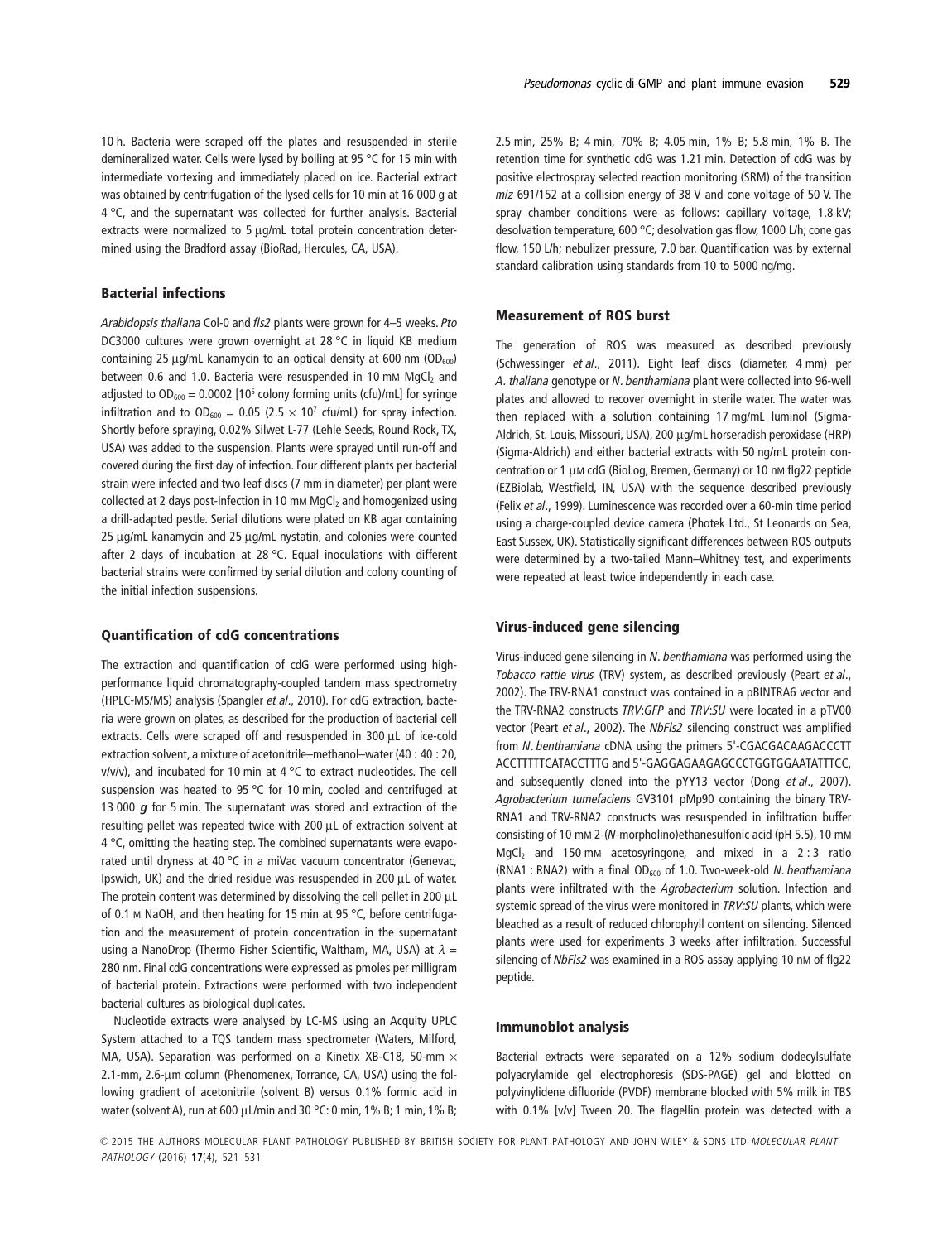monoclonal α-flagellin antibody specific to purified flagellin from *P. aeruginosa* (mabg-flapa, Invivogen, Toulouse, France) used in a 1 : 1000 dilution and α-mouse-HRP (Sigma-Aldrich) used in a 1 : 10 000 dilution as secondary antibody. Visualization was achieved with chemiluminescent ECL pico solution (Thermo Fisher Scientific) and imaged with a LAS 4000 ImageQuant system (GE Healthcare, Little Chalfont, Buckinghamshire, UK). Equal loading of protein was determined by Coomassie Brilliant Blue staining of the blotted membrane.

## **ACKNOWLEDGEMENTS**

The authors acknowledge technical assistance from and helpful discussions with Richard Little, Lionel Hill, Daniel Couto, Nicholas Holton and Jacqueline Monaghan. SP is funded by a studentship from the Norwich Research Park. IM-LS was supported by a Tuition Fee Exemption Sponsorship from The Australian National University. Research in the Zipfel laboratory is supported by the Gatsby Charitable Foundation. JPR was supported by grant DP110103322 from the Australian Research Council.

#### **REFERENCES**

- **Aragon, I.M.**, **Perez-Mendoza, D.**, **Gallegos, M.T. and Ramos, C.** (2015) The c-di-GMP phosphodiesterase BifA is involved in the virulence of bacteria from the *Pseudomonas syringae* complex. *Mol. Plant Pathol.* **16**, 604–615.
- **Barahona, E.**, **Navazo, A.**, **Martinez-Granero, F.**, **Zea-Bonilla, T.**, **Perez-Jimenez, R.M.**, **Martin, M. and Rivilla, R.** (2011) *Pseudomonas fluorescens* F113 mutant with enhanced competitive colonization ability and improved biocontrol activity against fungal root pathogens. *Appl. Environ. Microbiol.* **77**, 5412–5419.
- **Baraquet, C. and Harwood, C.S.** (2013) Cyclic diguanosine monophosphate represses bacterial flagella synthesis by interacting with the Walker A motif of the enhancerbinding protein FleQ. *Proc. Natl. Acad. Sci. USA*, **110**, 18 478–18 483.
- **Berendsen, R.L.**, **Pieterse, C.M. and Bakker, P.A.** (2012) The rhizosphere microbiome and plant health. *Trends Plant Sci.* **17**, 478–486.
- **Boller, T. and Felix, G.** (2009) A renaissance of elicitors: perception of microbeassociated molecular patterns and danger signals by pattern-recognition receptors. *Annu. Rev. Plant Biol.* **60**, 379–406.
- **Burdette, D.L.**, **Monroe, K.M.**, **Sotelo-Troha, K.**, **Iwig, J.S.**, **Eckert, B.**, **Hyodo, M., Hayakawa, Y.**, **and Vance, R.E.** (2011) STING is a direct innate immune sensor of cyclic di-GMP. *Nature*, **478**, 515–519.
- **Cao, Y.**, **Aceti, D.J.**, **Sabat, G.**, **Song, J.**, **Makino, S.**, **Fox, B.G.** *et al*. (2013) Mutations in FLS2 Ser-938 dissect signaling activation in FLS2-mediated Arabidopsis immunity. *PLoS Pathog.* **9**, e1003313.
- **Chinchilla, D.**, **Zipfel, C.**, **Robatzek, S.**, **Kemmerling, B.**, **Nurnberger, T.**, **Jones, J.D.** *et al*. (2007) A flagellin-induced complex of the receptor FLS2 and BAK1 initiates plant defence. *Nature*, **448**, 497–500.
- **Clarke, C.R.**, **Chinchilla, D.**, **Hind, S.R.**, **Taguchi, F.**, **Miki, R.**, **Ichinose, Y.** *et al*. (2013) Allelic variation in two distinct *Pseudomonas syringae* flagellin epitopes modulates the strength of plant immune responses but not bacterial motility. *New Phytol.* **200**, 847–860.
- **Dangl, J.L.**, **Horvath, D.M. and Staskawicz, B.J.** (2013) Pivoting the plant immune system from dissection to deployment. *Science*, **341**, 746–751.
- **Dasgupta, N.**, **Wolfgang, M.C.**, **Goodman, A.L.**, **Arora, S.K.**, **Jyot, J.**, **Lory, S.** *et al*. (2003) A four-tiered transcriptional regulatory circuit controls flagellar biogenesis in *Pseudomonas aeruginosa*. *Mol. Microbiol.* **50**, 809–824.
- **Dong, Y.**, **Burch-Smith, T.M.**, **Liu, Y.**, **Mamillapalli, P. and Dinesh-Kumar, S.P.** (2007) A ligation-independent cloning tobacco rattle virus vector for high-throughput virusinduced gene silencing identifies roles for NbMADS4-1 and -2 in floral development. *Plant Physiol.* **145**, 1161–1170.
- **Engl, C.**, **Waite, C.J.**, **McKenna, J.F.**, **Bennett, M.H.**, **Hamann, T. and Buck, M.** (2014) Chp8, a diguanylate cyclase from *Pseudomonas syringae* pv. *tomato* DC3000, suppresses the pathogen-associated molecular pattern flagellin, increases extracellular polysaccharides, and promotes plant immune evasion. *MBio*, **5**, e1168–114.
- **Felix, G.**, **Duran, J.D.**, **Volko, S. and Boller, T.** (1999) Plants have a sensitive perception system for the most conserved domain of bacterial flagellin. *Plant J.* **18**, 265–276.
- **Forsyth, A.**, **Mansfield, J.W.**, **Grabov, N.**, **de Torres, M.**, **Sinapidou, E. and Grant, M.R.** (2010) Genetic dissection of basal resistance to *Pseudomonas syringae* pv. *phaseolicola* in accessions of Arabidopsis. *Mol. Plant–Microbe Interact.* **23**, 1545– 1552.
- **Gal, M.**, **Preston, G.M.**, **Massey, R.C.**, **Spiers, A.J. and Rainey, P.B.** (2003) Genes encoding a cellulosic polymer contribute toward the ecological success of *Pseudomonas fluorescens* SBW25 on plant surfaces. *Mol. Ecol.* **12**, 3109–3121.
- **Gomez-Gomez, L. and Boller, T.** (2000) FLS2: an LRR receptor-like kinase involved in the perception of the bacterial elicitor flagellin in Arabidopsis. *Mol. Cell*, **5**, 1003– 1011.
- **Goymer, P.**, **Kahn, S.G.**, **Malone, J.G.**, **Gehrig, S.M.**, **Spiers, A.J. and Rainey, P.B.** (2006) Adaptive divergence in experimental populations of *Pseudomonas fluorescens*. II. Role of the GGDEF regulator WspR in evolution and development of the wrinkly spreader phenotype. *Genetics*, **173**, 515–526.
- **Guttman, D.S.**, **McHardy, A.C. and Schulze-Lefert, P.** (2014) Microbial genomeenabled insights into plant–microorganism interactions. *Nat. Rev. Genet.* **15**, 797– 813.
- **Hann, D.R. and Rathjen, J.P.** (2007) Early events in the pathogenicity of *Pseudomonas syringae* on *Nicotiana benthamiana*. *Plant J.* **49**, 607–618.
- **Heese, A.**, **Hann, D.R.**, **Gimenez-Ibanez, S.**,**Jones, A.M.**, **He, K.**, **Li, J.** *et al*. (2007) The receptor-like kinase SERK3/BAK1 is a central regulator of innate immunity in plants. *Proc. Natl. Acad. Sci. USA*, **104**, 12 217–12 222.
- **Hengge, R.** (2009) Principles of c-di-GMP signalling in bacteria. *Nat. Rev. Microbiol.* **7**, 263–273.
- **Hickman, J.W. and Harwood, C.S.** (2008) Identification of FleQ from *Pseudomonas aeruginosa* as a c-di-GMP-responsive transcription factor. *Mol. Microbiol.* **69**, 376– 389.
- **Hickman, J.W.**, **Tifrea, D.F. and Harwood, C.S.** (2005) A chemosensory system that regulates biofilm formation through modulation of cyclic diguanylate levels. *Proc. Natl. Acad. Sci. USA*, **102**, 14 422–14 427.
- **Jackson, R.W.** (2009) *Plant Pathogenic Bacteria: Genomics and Molecular Biology*, Norfolk: Caister Academic Press.
- **Kazmierczak, B.I.**, **Lebron, M.B. and Murray, T.S.** (2006) Analysis of FimX, a phosphodiesterase that governs twitching motility in *Pseudomonas aeruginosa*. *Mol. Microbiol.* **60**, 1026–1043.
- **Kovach, M.E.**, **Elzer, P.H.**, **Hill, D.S.**, **Robertson, G.T.**, **Farris, M.A.**, **Roop, R.M. 2nd** *et al*. (1995) Four new derivatives of the broad-host-range cloning vector pBBR1MCS, carrying different antibiotic-resistance cassettes. *Gene*, **166**, 175–176.
- **Kulasakara, H.**, **Lee, V.**, **Brencic, A.**, **Liberati, N.**, **Urbach, J.**, **Miyata, S.** *et al*. (2006) Analysis of *Pseudomonas aeruginosa* diguanylate cyclases and phosphodiesterases reveals a role for bis-(3'-5')-cyclic-GMP in virulence. *Proc. Natl. Acad. Sci. USA*, **103**, 2839–2844.
- **Kunze, G.**, **Zipfel, C.**, **Robatzek, S.**, **Niehaus, K.**, **Boller, T. and Felix, G.** (2004) The N terminus of bacterial elongation factor Tu elicits innate immunity in Arabidopsis plants. *Plant Cell*, **16**, 3496–3507.
- **Lacombe, S.**, **Rougon-Cardoso, A.**, **Sherwood, E.**, **Peeters, N.**, **Dahlbeck, D.**, **van Esse, H.P.** *et al*. (2010) Interfamily transfer of a plant pattern-recognition receptor confers broad-spectrum bacterial resistance. *Nat. Biotechnol.* **28**, 365–369.
- **Lee, V.T.**, **Matewish, J.M.**, **Kessler, J.L.**, **Hyodo, M.**, **Hayakawa, Y. and Lory, S.** (2007) A cyclic-di-GMP receptor required for bacterial exopolysaccharide production. *Mol. Microbiol.* **65**, 1474–1484.
- **Li, X.**, **Lin, H.**, **Zhang, W.**, **Zou, Y.**, **Zhang, J.**, **Tang, X.** *et al*. (2005) Flagellin induces innate immunity in nonhost interactions that is suppressed by *Pseudomonas syringae* effectors. *Proc. Natl. Acad. Sci. USA*, **102**, 12 990–12 995.
- **van Loon, L.C.** (2007) Plant responses to plant growth-promoting rhizobacteria. *Eur. J. Plant Pathol.* **119**, 243–254.
- **Loper, J.E.**, **Kobayashi, D.Y. and Paulsen, I.T.** (2007) The genomic sequence of *Pseudomonas fluorescens* Pf-5: insights into biological control. *Phytopathology*, **97**, 233–238.
- **Loper, J.E.**, **Hassan, K.A.**, **Mavrodi, D.V.**, **Davis, E.W. 2nd**, **Lim, C.K.**, **Shaffer, B.T.** *et al*. (2012) Comparative genomics of plant-associated *Pseudomonas* spp.: insights into diversity and inheritance of traits involved in multitrophic interactions. *PLoS Genet.* **8**, e1002784.
- **Lugtenberg, B.J.**, **Dekkers, L. and Bloemberg, G.V.** (2001) Molecular determinants of rhizosphere colonization by *Pseudomonas*. *Annu. Rev. Phytopathol.* **39**, 461–490.
- **Macho, A.P. and Zipfel, C.** (2014) Plant PRRs and the activation of innate immune signaling. *Mol. Cell*, **54**, 263–272.
- **Malone, J.G.**, **Jaeger, T.**, **Spangler, C.**, **Ritz, D.**, **Spang, A.**, **Arrieumerlou, C.** *et al*. (2010) YfiBNR mediates cyclic di-GMP dependent small colony variant formation and persistence in *Pseudomonas aeruginosa*. *PLoS Pathog.* **6**, e1000804.